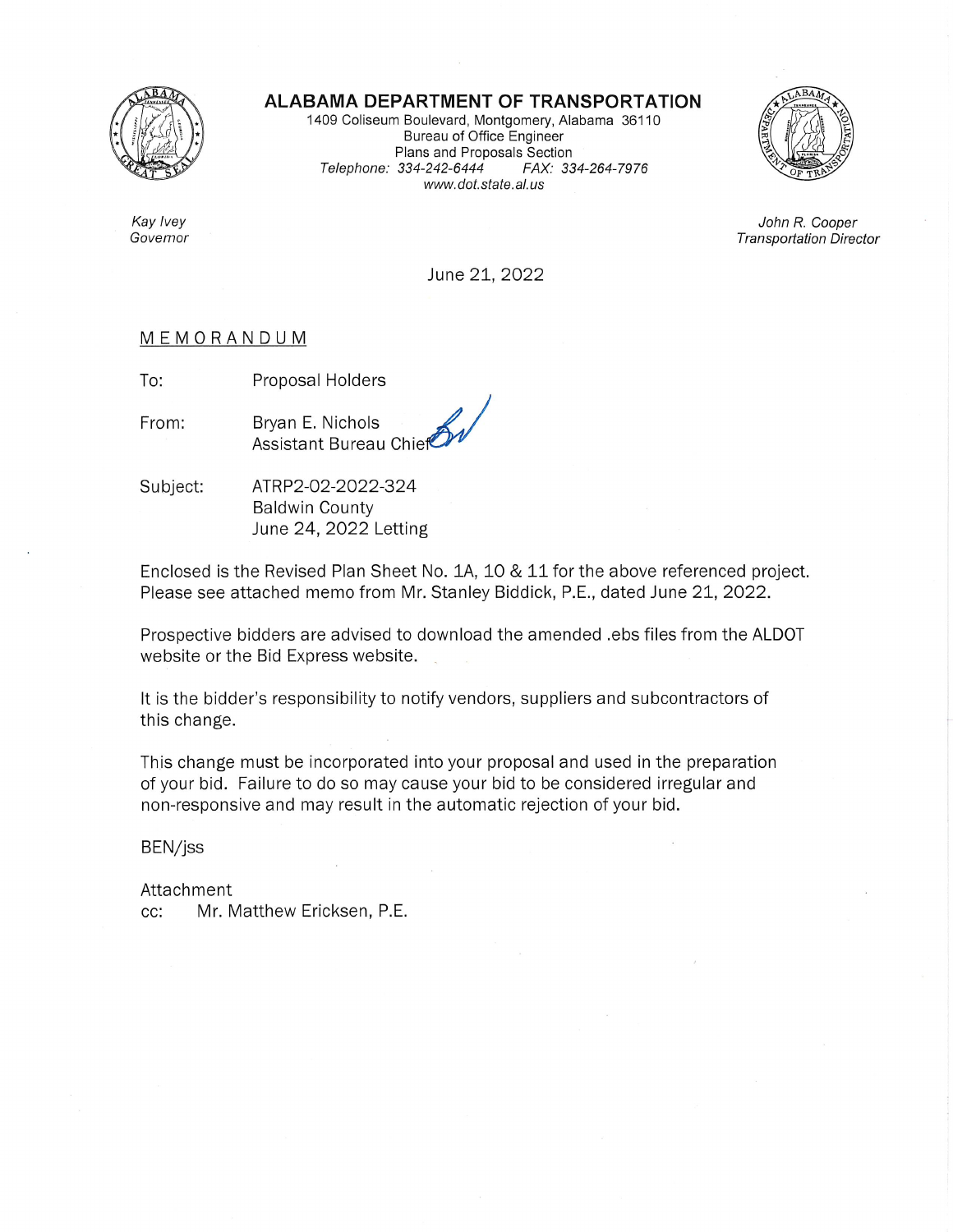

## ALABAMA DEPARTMENT OF TRANSPORTATION

1409 Coliseum Boulevard, Montgomery, Alabama 36110 P.O. Box 303050, Montgomery, Alabama 36130-3050



Telephone: 334-242-6311

FAX: 334-262-8041

Kay Ivey Governor

June 21, 2022

## MEMORANDUM

- TO: Joe H. Lister Jr., P.E. Office Engineer
- ATTN: Bryan E. Nichols Office Engineer, Plans and Proposals
- FROM: Stanley C. Biddick, P.E. **State Design Engineer**
- BY: R. Taylor Stoudenmire, P.E. Traffic Design Engineer

RE:

PE Project No. ATRP2-02-2022-324 PE CPMS: 100074452 CN CPMS: 100074965 Intersection Improvements, Including Traffic Signals and Lighting At SR-3 (US-31) And Bedrock Boulevard / Flora Drive **Baldwin County** 

Attached are prints of revised sheets for the above reference project in accordance with GFO 3-5. The following sheets have been revised:

- 1. Sheet 1-A:
	- Revised Sheet Nos. 10 and 11.  $\bullet$
- 2. Sheet 10:
	- Modified Location of Signal Pole #1 and Signal Pole #2.  $\bullet$
- 3. Sheet 11:
	- Modified Location of Signal Pole #1.  $\bullet$

Please provide each prospective bidder with the revised sheets.

John R. Cooper **Transportation Director**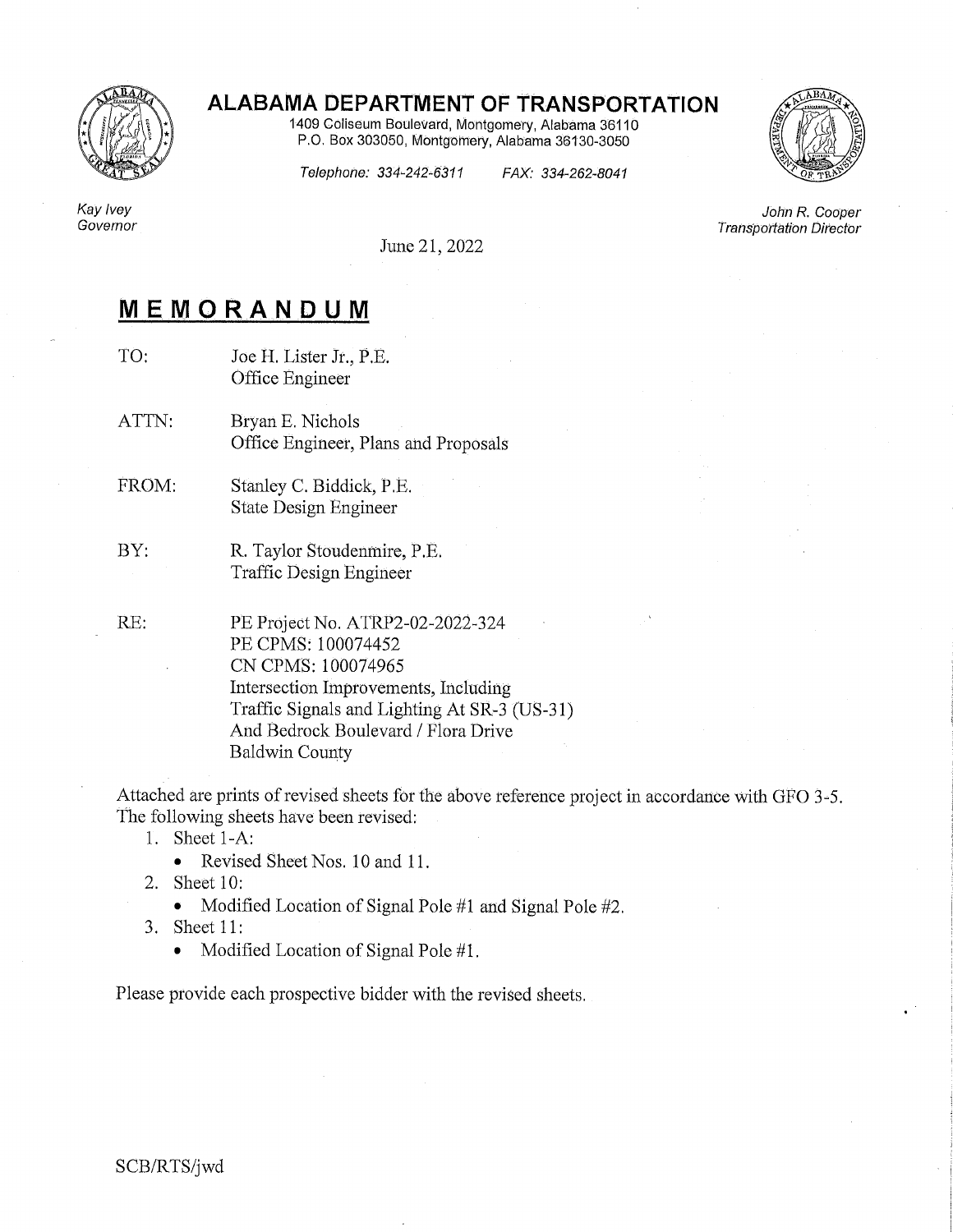|                | INDEX TO SHEETS                                                                                        | REFERENCE<br>PROJECT NO<br>ATRP2-02-2022-324 | <b>FISCAL</b><br><b>YEAR</b><br>2022 | <b>SHEET</b><br>NO<br>1A |
|----------------|--------------------------------------------------------------------------------------------------------|----------------------------------------------|--------------------------------------|--------------------------|
|                |                                                                                                        |                                              |                                      |                          |
|                |                                                                                                        |                                              |                                      |                          |
| MBER           | <b>IDESCRIPTION</b>                                                                                    |                                              |                                      |                          |
|                | TITLE SHEET<br>INDEX TO SHEETS.                                                                        |                                              |                                      |                          |
|                | INDEX TO SPECIAL AND STANDARD DRAWINGS                                                                 |                                              |                                      |                          |
|                | PLANS LEGEND SHEET<br>PLANS LEGEND SHEET - ABBREVIATIONS                                               |                                              |                                      |                          |
|                | TRAFFIC SIGNAL AND ITS LEGEND<br>GEOMETRIC LAYOUT SHEETS                                               |                                              |                                      |                          |
|                | GEOMETRIC DATA SHEET                                                                                   |                                              |                                      |                          |
|                | PROJECT NOTE SHEET<br>TRAFFIC SIGNAL PLAN NOTES                                                        |                                              |                                      |                          |
|                | LIGHTING PLAN NOTES<br>GENERAL TRAFFIC CONTROL PLAN NOTES                                              |                                              |                                      |                          |
|                | ITS PLAN NOTE SHEET                                                                                    |                                              |                                      |                          |
|                | SUMMARY OF QUANTITIES<br>OMTT                                                                          |                                              |                                      |                          |
|                | TRAFFIC SIGNAL LAYOUT<br>ITS PLAN LAYOUT                                                               |                                              |                                      |                          |
|                | SPECIAL PROJECT DETAIL - TYPICAL ITS CAMERA WITH TRAFFIC SIGNAL CABINET (POLE MOUNT)<br>STRIPING SHEET |                                              |                                      |                          |
|                | SIGN FACE DETAIL SHEET                                                                                 |                                              |                                      |                          |
|                | OMIT<br>TRAFFIC SIGNAL BORING LOGS                                                                     |                                              |                                      |                          |
|                | OMIT<br>ELECTRICAL LEGEND AND ABBREVIATIONS                                                            |                                              |                                      |                          |
|                | REQUIRED ROADWAY LIGHTING PLAN                                                                         |                                              |                                      |                          |
|                | REQUIRED SINGLE LINE WIRING DIAGRAM<br> SPECIAL PROJECT DETAIL - LIGHTING CONTROL CENTER, POLE MOUNT   |                                              |                                      |                          |
|                | IOMTT<br>SEQUENCE OF CONSTRUCTION                                                                      |                                              |                                      |                          |
|                | TRAFFIC CONTROL PLAN                                                                                   |                                              |                                      |                          |
|                | JENCE OF CONSTRUCTION.                                                                                 |                                              |                                      |                          |
|                | ATION OF SIGNAL POLES #1 and #2.                                                                       |                                              |                                      |                          |
| <b>RVISOR:</b> | ALABAMA DEPARTMENT<br>OF TRANSPORTATION<br>PLAN SUBMITTAL<br><b>DESIGNER:</b>                          | SHEET TITLE                                  |                                      | ROUTE<br>$SR-3$          |
|                | OE<br>DATE:                                                                                            | INDEX TO SHEETS                              |                                      |                          |

| <b>NER:</b> | SUBMITTAL<br>$\mathsf{Pl}$<br>.an. | <b>ALLAN</b><br>胤 | DEPARTMENT<br>ALABAMA<br>OF TRANSPORTATION |  |
|-------------|------------------------------------|-------------------|--------------------------------------------|--|
|             | 0E                                 | HE MARKET         |                                            |  |

| DATE:           | DATE:                                                                      | Date:                                                    | <b>OE</b>      |
|-----------------|----------------------------------------------------------------------------|----------------------------------------------------------|----------------|
| RESPONSIBLE PE: | SUPERVISOR:                                                                | DESIGNER:                                                | PLAN SUBMITTAL |
| JWD 06/21/2022  |                                                                            |                                                          |                |
|                 |                                                                            | MODIFICATIONS TO THE LOCATION OF SIGNAL POLES #1 AND #2. |                |
| JKL 06/14/2022  | MODIFICATIONS TO THE SEQUENCE OF CONSTRUCTION.                             |                                                          |                |
|                 | $41 - 43$                                                                  | TRAFFIC CONTROL PLAN                                     |                |
|                 | 4()                                                                        | SEQUENCE OF CONSTRUCTION                                 |                |
|                 | $26 - 39$                                                                  | OMIT                                                     |                |
|                 | 25                                                                         | SPECIAL PROJECT DETAIL - LIGHTING CONTROL                |                |
|                 | $23 - 24$                                                                  | REQUIRED SINGLE LINE WIRING DIAGRAM                      |                |
|                 | $21 - 22$                                                                  | REQUIRED ROADWAY LIGHTING PLAN                           |                |
|                 | 70                                                                         | ELECTRICAL LEGEND AND ABBREVIATIONS                      |                |
|                 | $18 - 19$                                                                  | OMI                                                      |                |
|                 | 15<br>$16 - 17$                                                            | OMTT<br>TRAFFIC SIGNAL BORING LOGS                       |                |
|                 | 14                                                                         | SIGN FACE DETAIL SHEET                                   |                |
|                 | 13                                                                         | STRIPING SHEET                                           |                |
|                 | 12                                                                         | SPECIAL PROJECT DETAIL - TYPICAL ITS CAME                |                |
|                 | 11                                                                         | ITS PLAN LAYOUT                                          |                |
|                 | $\bigcap$                                                                  | TRAFFIC SIGNAL LAYOUT                                    |                |
|                 | $4 - 9$                                                                    | OMTT                                                     |                |
|                 | $3 - 30$                                                                   | SUMMARY OF QUANTITIES                                    |                |
|                 | 2D                                                                         | ITS PLAN NOTE SHEET                                      |                |
|                 |                                                                            | GENERAL TRAFFIC CONTROL PLAN NOTES                       |                |
|                 | 2B                                                                         | LIGHTING PLAN NOTES                                      |                |
|                 | PA                                                                         | PROJECT NOTE SHEET<br>TRAFFIC SIGNAL PLAN NOTES          |                |
|                 | $\left( \begin{array}{c} \begin{array}{c} \end{array} \end{array} \right)$ | GEOMETRIC DATA SHEET                                     |                |
|                 | $1F-1H$                                                                    | GEOMETRIC LAYOUT SHEETS                                  |                |
|                 | 1F                                                                         | TRAFFIC SIGNAL AND ITS LEGEND                            |                |
|                 | $\left( \begin{array}{c} \begin{array}{c} \end{array} \end{array} \right)$ | PLANS LEGEND SHEET - ABBREVIATIONS                       |                |
|                 | $\int \int$                                                                | PLANS LEGEND SHEET                                       |                |
|                 | 1B                                                                         | INDEX TO SPECIAL AND STANDARD DRAWINGS                   |                |
|                 | 1A                                                                         | INDEX TO SHEETS                                          |                |
|                 |                                                                            | TITLE SHEET                                              |                |
|                 | SHEET NUMBER                                                               | DESCRIPTION                                              |                |
|                 |                                                                            |                                                          |                |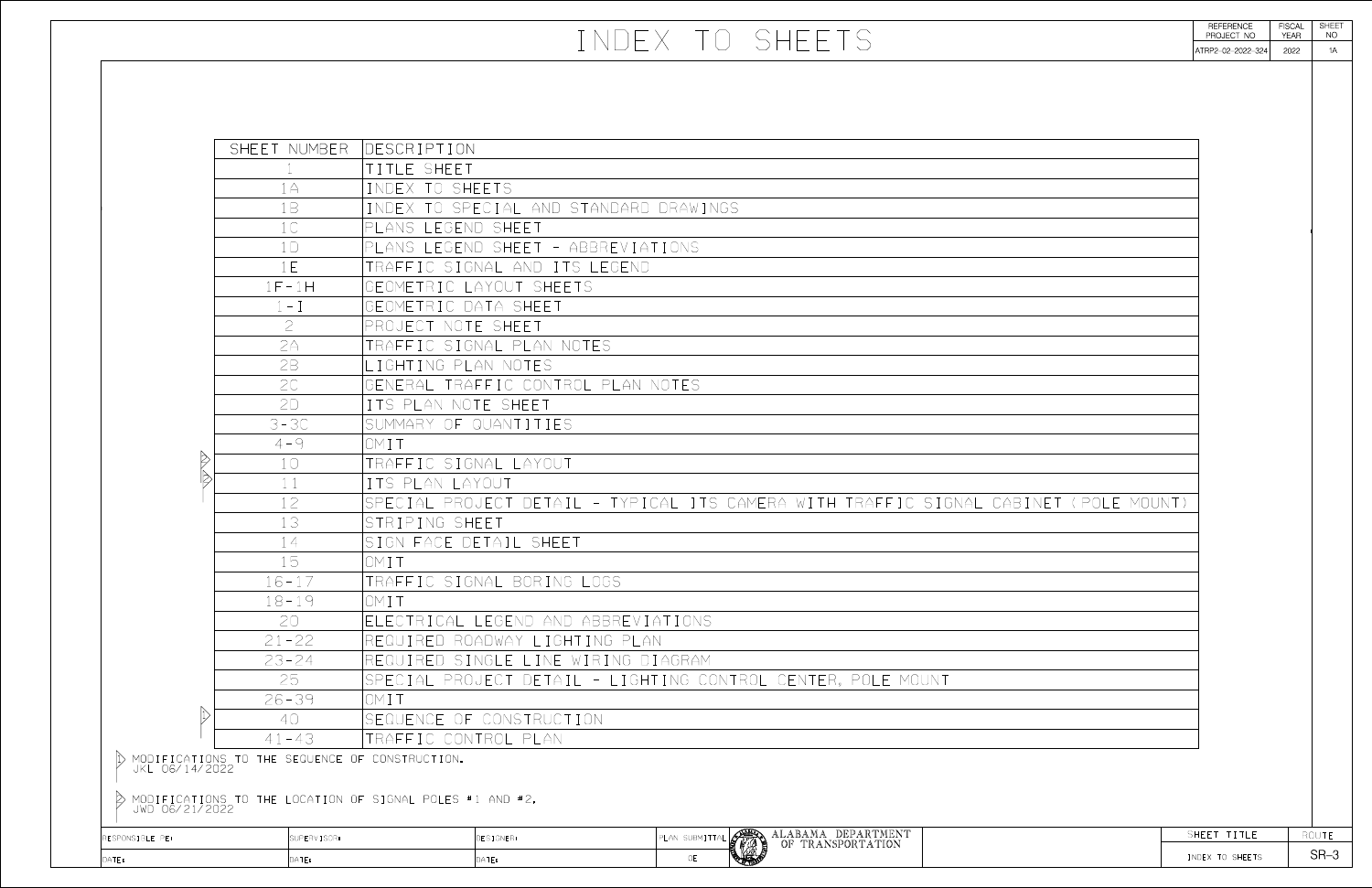| $Y$                                                                                                                     |                                                                                                                  |                                                                                                                                                        |                                                                                                                                                                                                                                                                                                                                                                                                      | <b>REFERENCE</b><br>PROJECT NO<br>ATRP2-02-2022-324                                        | <b>FISCAL</b><br><b>YEAR</b><br>2022 | <b>SHEET</b><br>NO<br>10 |
|-------------------------------------------------------------------------------------------------------------------------|------------------------------------------------------------------------------------------------------------------|--------------------------------------------------------------------------------------------------------------------------------------------------------|------------------------------------------------------------------------------------------------------------------------------------------------------------------------------------------------------------------------------------------------------------------------------------------------------------------------------------------------------------------------------------------------------|--------------------------------------------------------------------------------------------|--------------------------------------|--------------------------|
|                                                                                                                         |                                                                                                                  |                                                                                                                                                        |                                                                                                                                                                                                                                                                                                                                                                                                      |                                                                                            |                                      |                          |
| 4<br>$\bigwedge$                                                                                                        | REQUIRED<br>SIGNAL HEADS                                                                                         |                                                                                                                                                        |                                                                                                                                                                                                                                                                                                                                                                                                      |                                                                                            |                                      |                          |
| $\overline{8}$                                                                                                          |                                                                                                                  |                                                                                                                                                        |                                                                                                                                                                                                                                                                                                                                                                                                      |                                                                                            |                                      |                          |
| $2, 4, 6, 8$ 1, 5                                                                                                       | 9,10                                                                                                             | Pole                                                                                                                                                   | Supporting Structures<br>SR-3 at Bedrock Blvd.)<br>Height<br>Northing                                                                                                                                                                                                                                                                                                                                | Easting                                                                                    |                                      |                          |
| ) – 1 2<br>;N                                                                                                           |                                                                                                                  | $\mathcal{Z}$<br>3<br>$\overline{4}$<br>P1                                                                                                             | 248328.50 1869863.96<br>37<br>248231.10 1869798.48<br>37<br>248262.91 1869726.39<br>37<br>37<br>248360.06 1869793.05<br>248319.43 1869846.44<br>$\overline{\phantom{0}}$                                                                                                                                                                                                                             |                                                                                            |                                      |                          |
| $v_{\#P3}$ #4<br>FYA<br>SIGN<br>JB3                                                                                     |                                                                                                                  | P <sub>2</sub><br>P3                                                                                                                                   | 248245.64 1869796.89<br>$\overline{\phantom{0}}$<br>248354.11   1869794.83<br>$-$ .                                                                                                                                                                                                                                                                                                                  |                                                                                            |                                      |                          |
|                                                                                                                         |                                                                                                                  |                                                                                                                                                        | R <sub>2</sub>                                                                                                                                                                                                                                                                                                                                                                                       |                                                                                            |                                      |                          |
| R5<br>6                                                                                                                 | ONLY                                                                                                             |                                                                                                                                                        |                                                                                                                                                                                                                                                                                                                                                                                                      | ONLY                                                                                       |                                      |                          |
| $\mathbb{T}$ #P 1<br>B1<br>REQUIRED POWER<br>DISCONNECT<br>REQUIRED<br>F-MOUNTED<br>I AYOUT<br>$\overline{\mathcal{L}}$ | 's plan<br>SHEET                                                                                                 | NOTES:<br>ONLY.<br>ZONES.<br>Misc. Hardware                                                                                                            | 1. STRIPING IS SHOWN FOR ILLUSTRATIVE PURPOSES<br>2. THE REQUIRED RADAR DETECTORS ARE SHOWN IN<br>TYPICAL LOCATIONS ONLY. THE CONTRACTOR SHALL<br>LOCATE THE REQUIRED DETECTORS BASED ON THE<br>MANUFACTURER'S RECOMMENDATIONS TO<br>ACHIEVE OPTIMAL DETECTION OF THE REQUIRED<br>3. SEE TSOP NO.31 OMIT PHASES 3 AND 7<br>Estimated Equipment and Material Schedule<br>Pay Item 730C-000 (Lump Sum) |                                                                                            |                                      |                          |
|                                                                                                                         |                                                                                                                  | IMSA 20-1 Signal Cable<br>Required Signs with Hardware                                                                                                 |                                                                                                                                                                                                                                                                                                                                                                                                      |                                                                                            |                                      |                          |
| POLE #1 AND #2                                                                                                          | Phase<br>Zone<br>R1<br>$\overline{2}$<br>R <sub>2</sub><br>R4<br>$\overline{4}$<br>5<br>R5<br>6<br>R6<br>8<br>R8 | Size<br>Setback<br>6' X 50'<br>Stopbar<br>6' X 243'<br>162'<br>18′ X 50′<br>Stopbar<br>6' X 50'<br>StopBar<br>6' X 243'<br>162'<br>6' X 50'<br>Stopbar | Required Detection Zones (SR-3 at Bedrock Blvd.)<br>Type<br>Matrix<br>Advanced<br>Matrix<br>Matrix<br>Advanced<br>Matrix                                                                                                                                                                                                                                                                             | Veh. Extension<br>$2.0$ sec<br>$2.0$ sec<br>$2.0$ sec<br>2.0 sec<br>$2.0$ sec<br>$2.0$ sec |                                      |                          |
| ALABAMA DEPARTMENT<br>OF TRANSPORTATION                                                                                 | 20<br>$\mathbb O$<br>HORIZ                                                                                       | 20<br><b>SCALE</b><br>(FEET)                                                                                                                           | SHEET TITLE<br>TRAFFIC SIGNAL LAYOUT                                                                                                                                                                                                                                                                                                                                                                 |                                                                                            |                                      | <b>ROUTE</b><br>$SR-3$   |

|                                        |                                                                                  |                                                                                                                                                                                                                                                                                                                                                                                                  |                                                                                                                                                                                                                                                                                                                                                                                                                                                                                                                                                                                            | $\begin{tabular}{c} \multicolumn{1}{c }{\textbf{\textcolor{blue}{\bf\textcolor{blue}{\bf\textcolor{blue}{\bf\textcolor{blue}{\bf\textcolor{blue}{\bf\textcolor{blue}{\bf\textcolor{blue}{\bf\textcolor{blue}{\bf\textcolor{blue}{\bf\textcolor{blue}{\bf\textcolor{blue}{\bf\textcolor{blue}{\bf\textcolor{blue}{\bf\textcolor{blue}{\bf\textcolor{blue}{\bf\textcolor{blue}{\bf\textcolor{blue}{\bf\textcolor{blue}{\bf\textcolor{blue}{\bf\textcolor{blue}{\bf\textcolor{blue}{\bf\textcolor{blue}{\bf\textcolor{blue}{\bf\textcolor{blue}{\bf\textcolor{blue}{\$ |                                                                                                                     |
|----------------------------------------|----------------------------------------------------------------------------------|--------------------------------------------------------------------------------------------------------------------------------------------------------------------------------------------------------------------------------------------------------------------------------------------------------------------------------------------------------------------------------------------------|--------------------------------------------------------------------------------------------------------------------------------------------------------------------------------------------------------------------------------------------------------------------------------------------------------------------------------------------------------------------------------------------------------------------------------------------------------------------------------------------------------------------------------------------------------------------------------------------|---------------------------------------------------------------------------------------------------------------------------------------------------------------------------------------------------------------------------------------------------------------------------------------------------------------------------------------------------------------------------------------------------------------------------------------------------------------------------------------------------------------------------------------------------------------------|---------------------------------------------------------------------------------------------------------------------|
|                                        |                                                                                  |                                                                                                                                                                                                                                                                                                                                                                                                  | $\begin{array}{c} \begin{array}{c} \diagup \\ \diagdown \end{array} & \begin{array}{c} \diagup \\ \diagdown \end{array} & \begin{array}{c} \diagup \\ \diagdown \end{array} & \begin{array}{c} \diagdown \\ \end{array} & \begin{array}{c} \diagdown \\ \end{array} & \begin{array}{c} \diagdown \\ \end{array} & \begin{array}{c} \diagdown \\ \end{array} & \begin{array}{c} \diagdown \\ \end{array} & \begin{array}{c} \diagdown \\ \end{array} & \begin{array}{c} \diagdown \\ \end{array} & \begin{array}{c} \diagdown \\ \end{array} & \begin{array}{c} \diagdown \\ \end{array} &$ |                                                                                                                                                                                                                                                                                                                                                                                                                                                                                                                                                                     |                                                                                                                     |
|                                        | REQUIRED<br>SIGNS                                                                |                                                                                                                                                                                                                                                                                                                                                                                                  |                                                                                                                                                                                                                                                                                                                                                                                                                                                                                                                                                                                            | $\varnothing$ ]                                                                                                                                                                                                                                                                                                                                                                                                                                                                                                                                                     | Ø3<br>Ø2                                                                                                            |
| FYA                                    | $R10 - 12$                                                                       | US Hwy 31<br>$\triangle$                                                                                                                                                                                                                                                                                                                                                                         |                                                                                                                                                                                                                                                                                                                                                                                                                                                                                                                                                                                            |                                                                                                                                                                                                                                                                                                                                                                                                                                                                                                                                                                     | OMIT                                                                                                                |
| LEFT TURN<br><b>YIELD</b>              | LEFT TURN<br>YIFIU                                                               | $\Box$                                                                                                                                                                                                                                                                                                                                                                                           | <b>Bedrock Blvd</b>                                                                                                                                                                                                                                                                                                                                                                                                                                                                                                                                                                        | $\emptyset5$                                                                                                                                                                                                                                                                                                                                                                                                                                                                                                                                                        | $\emptyset$ 6<br>$\varnothing$<br>ΈΥΑ                                                                               |
| <b>ON FLASHING</b><br><b>YELLOW</b>    | ON GREEN                                                                         | Bedrock Blvd →                                                                                                                                                                                                                                                                                                                                                                                   |                                                                                                                                                                                                                                                                                                                                                                                                                                                                                                                                                                                            |                                                                                                                                                                                                                                                                                                                                                                                                                                                                                                                                                                     | OMIT                                                                                                                |
| <b>ARROW</b>                           | 30" X 36"                                                                        | Flora Dr                                                                                                                                                                                                                                                                                                                                                                                         |                                                                                                                                                                                                                                                                                                                                                                                                                                                                                                                                                                                            |                                                                                                                                                                                                                                                                                                                                                                                                                                                                                                                                                                     | 1.1.1<br>$\pm 11.1$<br>$+11$<br>$H \to \mathsf{R}$<br>$+0.1$<br>      <br>$\  \cdot \ $                             |
|                                        |                                                                                  | Flora Dr                                                                                                                                                                                                                                                                                                                                                                                         |                                                                                                                                                                                                                                                                                                                                                                                                                                                                                                                                                                                            |                                                                                                                                                                                                                                                                                                                                                                                                                                                                                                                                                                     | $\parallel \ \parallel \ \parallel$<br>1111<br>$1 \, \text{II} \, 1$<br>$\ \cdot\ $ .<br>1111<br>$+11$<br>$\pm 0.1$ |
|                                        |                                                                                  |                                                                                                                                                                                                                                                                                                                                                                                                  |                                                                                                                                                                                                                                                                                                                                                                                                                                                                                                                                                                                            |                                                                                                                                                                                                                                                                                                                                                                                                                                                                                                                                                                     |                                                                                                                     |
|                                        |                                                                                  |                                                                                                                                                                                                                                                                                                                                                                                                  |                                                                                                                                                                                                                                                                                                                                                                                                                                                                                                                                                                                            |                                                                                                                                                                                                                                                                                                                                                                                                                                                                                                                                                                     |                                                                                                                     |
|                                        |                                                                                  |                                                                                                                                                                                                                                                                                                                                                                                                  |                                                                                                                                                                                                                                                                                                                                                                                                                                                                                                                                                                                            |                                                                                                                                                                                                                                                                                                                                                                                                                                                                                                                                                                     |                                                                                                                     |
|                                        |                                                                                  | $\begin{pmatrix} 1 & 1 & 1 \\ 1 & 1 & 1 \\ 1 & 1 & 1 \end{pmatrix} = \begin{pmatrix} 1 & 1 & 1 \\ 1 & 1 & 1 \\ 1 & 1 & 1 \end{pmatrix} = \begin{pmatrix} 1 & 1 & 1 \\ 1 & 1 & 1 \\ 1 & 1 & 1 \end{pmatrix} = \begin{pmatrix} 1 & 1 & 1 \\ 1 & 1 & 1 \\ 1 & 1 & 1 \end{pmatrix} = \begin{pmatrix} 1 & 1 & 1 \\ 1 & 1 & 1 \\ 1 & 1 & 1 \end{pmatrix} = \begin{pmatrix} 1 & 1 & 1 \\ 1 & 1 & 1 \\ $ |                                                                                                                                                                                                                                                                                                                                                                                                                                                                                                                                                                                            |                                                                                                                                                                                                                                                                                                                                                                                                                                                                                                                                                                     |                                                                                                                     |
|                                        |                                                                                  |                                                                                                                                                                                                                                                                                                                                                                                                  | $\geq$ R5                                                                                                                                                                                                                                                                                                                                                                                                                                                                                                                                                                                  |                                                                                                                                                                                                                                                                                                                                                                                                                                                                                                                                                                     |                                                                                                                     |
|                                        |                                                                                  |                                                                                                                                                                                                                                                                                                                                                                                                  |                                                                                                                                                                                                                                                                                                                                                                                                                                                                                                                                                                                            |                                                                                                                                                                                                                                                                                                                                                                                                                                                                                                                                                                     |                                                                                                                     |
|                                        |                                                                                  | ONLY                                                                                                                                                                                                                                                                                                                                                                                             |                                                                                                                                                                                                                                                                                                                                                                                                                                                                                                                                                                                            |                                                                                                                                                                                                                                                                                                                                                                                                                                                                                                                                                                     |                                                                                                                     |
|                                        |                                                                                  |                                                                                                                                                                                                                                                                                                                                                                                                  |                                                                                                                                                                                                                                                                                                                                                                                                                                                                                                                                                                                            |                                                                                                                                                                                                                                                                                                                                                                                                                                                                                                                                                                     |                                                                                                                     |
|                                        | Pedestrian Poles (730Y) Lump Sum                                                 |                                                                                                                                                                                                                                                                                                                                                                                                  | SIGN                                                                                                                                                                                                                                                                                                                                                                                                                                                                                                                                                                                       |                                                                                                                                                                                                                                                                                                                                                                                                                                                                                                                                                                     |                                                                                                                     |
| Ped<br>Pole                            | Pay Item Ped Pole and Ped Signal APS Push R10-3e<br>Foundation Head Button Signs |                                                                                                                                                                                                                                                                                                                                                                                                  | TAUL                                                                                                                                                                                                                                                                                                                                                                                                                                                                                                                                                                                       | $\searrow$                                                                                                                                                                                                                                                                                                                                                                                                                                                                                                                                                          |                                                                                                                     |
| P1<br>730Y-620<br>P2<br>730Y-621       | $\mathcal{Z}^-$                                                                  | $\mathcal{Z}$<br>$\mathcal{Z}$                                                                                                                                                                                                                                                                                                                                                                   |                                                                                                                                                                                                                                                                                                                                                                                                                                                                                                                                                                                            |                                                                                                                                                                                                                                                                                                                                                                                                                                                                                                                                                                     | R10-12<br>SIGN                                                                                                      |
| P3<br>730Y-622                         |                                                                                  |                                                                                                                                                                                                                                                                                                                                                                                                  |                                                                                                                                                                                                                                                                                                                                                                                                                                                                                                                                                                                            |                                                                                                                                                                                                                                                                                                                                                                                                                                                                                                                                                                     |                                                                                                                     |
|                                        | Conduit and Conductor Schedule                                                   |                                                                                                                                                                                                                                                                                                                                                                                                  |                                                                                                                                                                                                                                                                                                                                                                                                                                                                                                                                                                                            |                                                                                                                                                                                                                                                                                                                                                                                                                                                                                                                                                                     |                                                                                                                     |
| Conduit<br>Conductor<br>1C #6 AWG 20-1 | From<br>Disconnect                                                               | To<br>Ground Rod                                                                                                                                                                                                                                                                                                                                                                                 |                                                                                                                                                                                                                                                                                                                                                                                                                                                                                                                                                                                            |                                                                                                                                                                                                                                                                                                                                                                                                                                                                                                                                                                     | $\begin{array}{c ccccc} & & & 1 & & 1 \\ \hline & & 1 & & 1 \\ \hline \\ I & & 1 & & 1 \\ \end{array}$              |
| $1 - 1$ "<br>3C #6 AWG 20-1            | Disconnect                                                                       | Conrtoller Cabinet                                                                                                                                                                                                                                                                                                                                                                               |                                                                                                                                                                                                                                                                                                                                                                                                                                                                                                                                                                                            |                                                                                                                                                                                                                                                                                                                                                                                                                                                                                                                                                                     |                                                                                                                     |
| $1 - 2^{\circ}$<br>$1 - 2$ "           | Pole 1                                                                           | JB1                                                                                                                                                                                                                                                                                                                                                                                              |                                                                                                                                                                                                                                                                                                                                                                                                                                                                                                                                                                                            |                                                                                                                                                                                                                                                                                                                                                                                                                                                                                                                                                                     |                                                                                                                     |
| $1 - 2^{n}$                            | JB1<br>Pole 2                                                                    | Ped Pole 1<br>JB2                                                                                                                                                                                                                                                                                                                                                                                |                                                                                                                                                                                                                                                                                                                                                                                                                                                                                                                                                                                            |                                                                                                                                                                                                                                                                                                                                                                                                                                                                                                                                                                     |                                                                                                                     |
| $1 - 2^{n}$                            | JB2                                                                              | Ped Pole 2                                                                                                                                                                                                                                                                                                                                                                                       |                                                                                                                                                                                                                                                                                                                                                                                                                                                                                                                                                                                            |                                                                                                                                                                                                                                                                                                                                                                                                                                                                                                                                                                     |                                                                                                                     |
| $1 - 2^{\circ}$                        | Pole 4                                                                           | JB3                                                                                                                                                                                                                                                                                                                                                                                              |                                                                                                                                                                                                                                                                                                                                                                                                                                                                                                                                                                                            |                                                                                                                                                                                                                                                                                                                                                                                                                                                                                                                                                                     |                                                                                                                     |
| $1 - 2^{\circ}$<br>10C #14 AWG 20-1    | JB3<br>Controller                                                                | Ped Pole 3<br>Signal Head 1                                                                                                                                                                                                                                                                                                                                                                      |                                                                                                                                                                                                                                                                                                                                                                                                                                                                                                                                                                                            |                                                                                                                                                                                                                                                                                                                                                                                                                                                                                                                                                                     |                                                                                                                     |
| 4C #14 AWG 20-1                        | Controller                                                                       | Signal Head 4                                                                                                                                                                                                                                                                                                                                                                                    |                                                                                                                                                                                                                                                                                                                                                                                                                                                                                                                                                                                            |                                                                                                                                                                                                                                                                                                                                                                                                                                                                                                                                                                     |                                                                                                                     |
| 10C #14 AWG 20-1                       | Controller                                                                       | Signal Head 5                                                                                                                                                                                                                                                                                                                                                                                    |                                                                                                                                                                                                                                                                                                                                                                                                                                                                                                                                                                                            |                                                                                                                                                                                                                                                                                                                                                                                                                                                                                                                                                                     |                                                                                                                     |
| 4C #14 AWG 20-1<br>4C #14 AWG 20-1     | Controller<br>Signal Head 1                                                      | Signal Head 8<br>Signal Head 6                                                                                                                                                                                                                                                                                                                                                                   |                                                                                                                                                                                                                                                                                                                                                                                                                                                                                                                                                                                            |                                                                                                                                                                                                                                                                                                                                                                                                                                                                                                                                                                     |                                                                                                                     |
| 4C #14 AWG 20-1                        | Signal Head 5                                                                    | Signal Head 2                                                                                                                                                                                                                                                                                                                                                                                    |                                                                                                                                                                                                                                                                                                                                                                                                                                                                                                                                                                                            |                                                                                                                                                                                                                                                                                                                                                                                                                                                                                                                                                                     |                                                                                                                     |
| $4 - 5C$ #14 AWG 20-1                  | Controller                                                                       | Ped Signals                                                                                                                                                                                                                                                                                                                                                                                      |                                                                                                                                                                                                                                                                                                                                                                                                                                                                                                                                                                                            |                                                                                                                                                                                                                                                                                                                                                                                                                                                                                                                                                                     | A MODIFIED LOCATION OF SIGNAL<br>VWD 06/21/2022                                                                     |
| Radar Cables                           | Controller                                                                       | Radar Detection                                                                                                                                                                                                                                                                                                                                                                                  |                                                                                                                                                                                                                                                                                                                                                                                                                                                                                                                                                                                            |                                                                                                                                                                                                                                                                                                                                                                                                                                                                                                                                                                     |                                                                                                                     |
|                                        |                                                                                  |                                                                                                                                                                                                                                                                                                                                                                                                  |                                                                                                                                                                                                                                                                                                                                                                                                                                                                                                                                                                                            |                                                                                                                                                                                                                                                                                                                                                                                                                                                                                                                                                                     |                                                                                                                     |
| RESPONSIBLE PE:                        | SUPERVISOR:                                                                      |                                                                                                                                                                                                                                                                                                                                                                                                  | DESIGNER:                                                                                                                                                                                                                                                                                                                                                                                                                                                                                                                                                                                  |                                                                                                                                                                                                                                                                                                                                                                                                                                                                                                                                                                     | PLAN SUBMITTAL                                                                                                      |
| DATE:                                  | DATE:                                                                            |                                                                                                                                                                                                                                                                                                                                                                                                  | DATE:                                                                                                                                                                                                                                                                                                                                                                                                                                                                                                                                                                                      |                                                                                                                                                                                                                                                                                                                                                                                                                                                                                                                                                                     | OE                                                                                                                  |